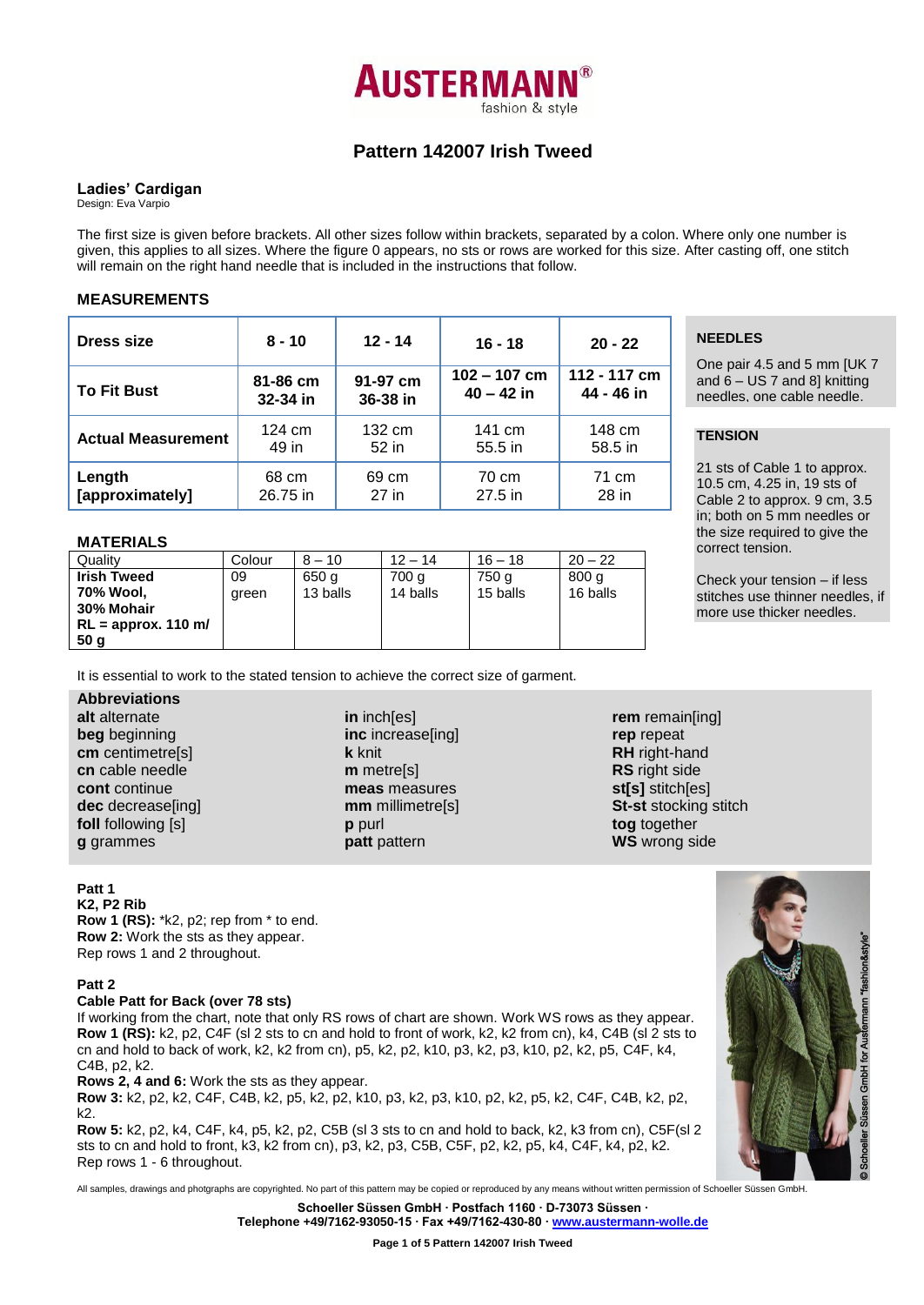

## **Patt 3 (over 61 sts)**

**Cable Patt for Left Front** If working from the chart, note that only RS rows of chart are shown. Work WS rows as they appear. **Row 1 (RS):** k2, p2, C4F, k4, C4B, p5, k2, p2, k10, p5, k2, p2, C4F, k4, C4B, p5. **Rows 2, 4 and 6:** Work the sts as they appear. **Row 3:** k2, p2, k2, C4F, C4B, k2, p5, k2, p2, k10, p5, k2, p2, k2, C4F, C4B, k2, p5. **Row 5:** k2, p2, k4, C4F, k4, p5, k2, p2, C5B, C5F, p5, k2, p2, k4, C4F, k4, p5. Rep rows 1 - 6 throughout.

#### **Patt 4**

**Cable Patt for Right Front**

If working from the chart, note that only RS rows of chart are shown. Work WS rows as they appear. **Row 1 (RS):** p5, C4F, k4, C4B, p2, k2 (21 sts Cable 1), p5, k10, p2, k2 (19 sts Cable 2), p5, C4F, k4, C4B, p2, k2. **Rows 2, 4 and 6:** Work the sts as they appear. **Row 3:** p5, k2, C4F, C4B, k2, p2, k2, p5, k10, p2, k2, p5, k2, C4F, C4B, k2, p2, k2. **Row 5:** p5, k4, C4F, k4, p2, k2, p5, C5B, C5F, p2, k2, p5, k4, C4F, k4, p2, k2. Rep rows 1 - 6 throughout.

#### **Patt 5**

**Cable Patt for Sleeve (over 52 sts)** If working from the chart, note that only RS rows of chart are shown. Work WS rows as they appear. **Row 1 (RS):** C4F, k4, C4B, p5, k2 p2, k10, p5, k2, p2, C4F, k4, C4B. **Rows 2, 4 and 6:** Work the sts as they appear. **Row 3:** k2, C4F, C4B, k2, p5, k2, p2, k10, p5, k2, p2, k2, C4F, C4B, k2. **Row 5:** k4, C4F, k4, p5, k2, p2, C5B, C5F, p5, k2, p2, k4, C4F, k4. Rep rows 1 - 6 throughout.

**Patt 6 Stocking stitch** (St-st) RS rows k, WS rows p

#### **Patt 7**

**Reverse Stocking stitch** (Rev St-st) RS rows p, WS rows k

**Patt 8**

**Garter st (g-st)** k every row

#### **Double Stitch**

With yarn in front of work insert needle into 1<sup>st</sup> st as to purl. Slip the st to RH needle and bring the yarn to back of work over the needle and pull tightly to make another st on the RH needle. The strand must be pulled tightly so that no hole is formed. When working over the double st, k the st and extra strand on needle tog.

## **CARDIGAN**

#### **BACK**

Using 4.5 mm needles, cast on 96 [102:110:118] sts. **1 st row:** \*k2, p2; rep from \*, end p2 [k2:k2:k2].

**2 nd row:** Work sts as they appear.

These 2 rows form k2, p2 rib.

Work in k2, p2 rib for 2 cm, ending with RS facing for next row. Change to 5 mm needles.

**Next row (RS):** p9 (for Rev St-st) [p6 (for Rev St-st), k2 (for St-st), p4 (for Rev St-st):p6 (for Rev St-st), k2 (for St-st), p8 (for Rev St-st):p6 (for (Rev St-st), k2 (for St-st), p5 (for Rev St-st), k2 (for St-st), p5 (for Rev St-st]; k2, p2, C4F (sl 2 sts to cn and hold to front of work, k2, k2 from cn), k4, C4B (sl 2 sts to cn and hold to back of work, k2, k2 from cn), p5, k2, p2, k10, p3, k2, p3, k10, p2, k2, p5, C4F, k4, C4B, p2, k2 (for 78 sts Patt 2), p9 (for Rev St-st) [p4 (for Rev St-st, k2 (for St-st), p6 (for Rev St-st):p8 (for Rev St-st), k2 (for St-st), p6 (for Rev St-st:p5 (for Rev St-st), k2 (for St-st), p5 (for Rev St-st), k2 (for St-st), p6 (for Rev St-st). Cont in patt as set until Back meas 49 cm from beg, ending with RS facing for next row.

#### **Armhole shaping**

Cast off 3 [3:4:5] sts at beg of next 2 rows, 2 [2:2:3] sts at beg of foll 2 rows. Dec 1 st each side every foll alt row 3 [5:6:6] times = 80 [82:86:90] sts.

Cont in patt as set until Back meas 65 [66:67:68] cm from beg.

All samples, drawings and photgraphs are copyrighted. No part of this pattern may be copied or reproduced by any means without written permission of Schoeller Süssen GmbH. **Schoeller Süssen GmbH ∙ Postfach 1160 ∙ D-73073 Süssen ∙**

**Telephone +49/7162-93050-15 ∙ Fax +49/7162-430-80 ∙ [www.austermann-wolle.de](http://www.austermann-wolle.de/)**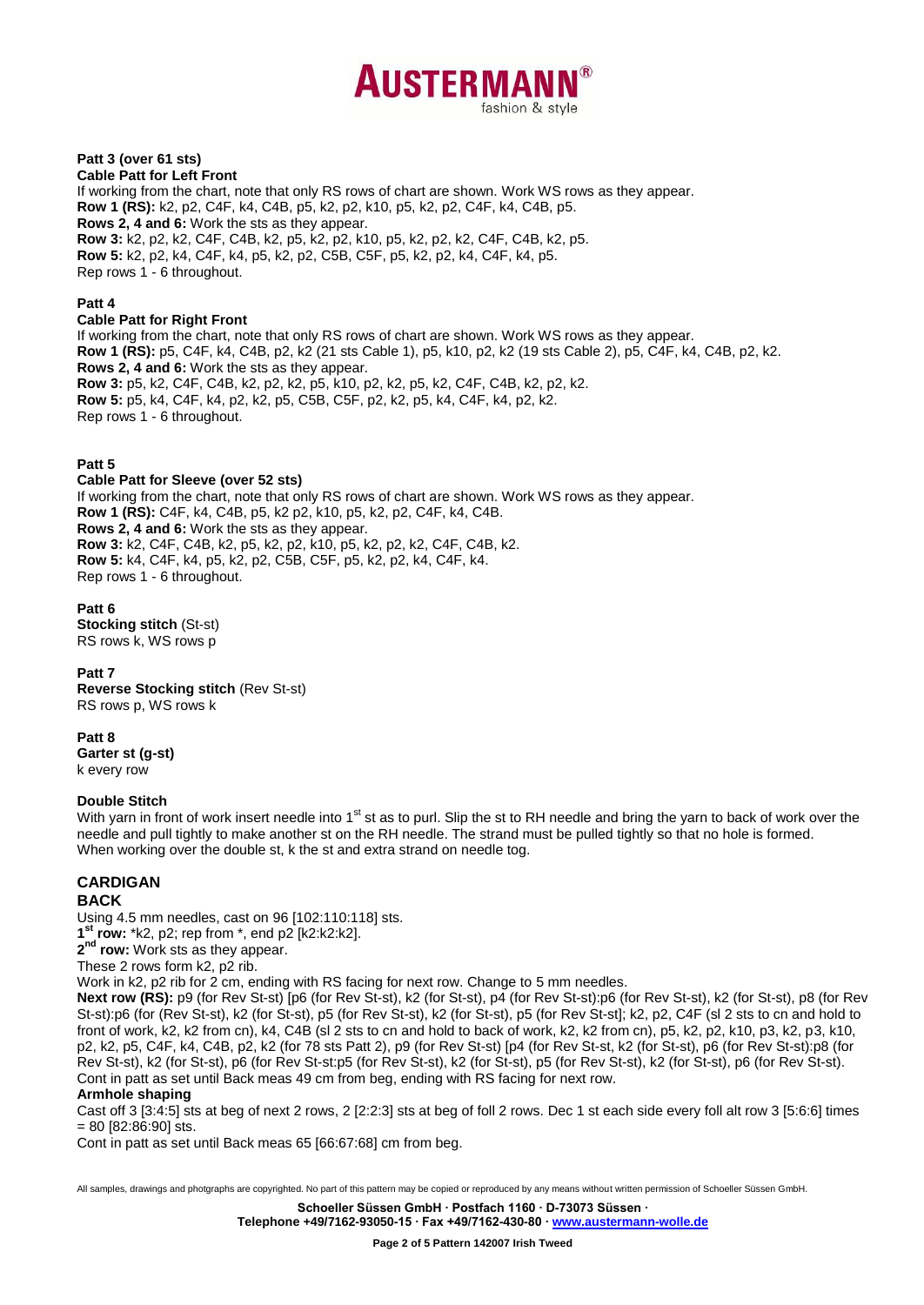# **AUSTERMAN** fashion & style

#### **Neck Shaping**

Next row (RS): Patt 29 [30:32:34] sts, join 2<sup>nd</sup> ball of yarn and cast off centre 22 sts, patt 29 [30:32:34] sts. Work each side of neck separately.

Cast off 5 sts once and 4 sts once at inside neck edge.

Cont in patt as set until Back meas 68 [69:70:71] cm from beg. Cast off rem 20 [21:23:25] sts each side for shoulders.

## **LEFT FRONT**

Using 4.5 mm needles, cast on 71 [74:78:82] sts.

**1 st row:** p1 [0:0:0], \*k2, p2; rep from \*, end k2.

**2 nd row:** Work sts as they appear.

These 2 rows form k2, p2 rib.

Work in k2, p2 rib for 2 cm, ending with RS facing for next row. Change to 5 mm needles.

**Next row (RS):** p9 (for Rev St-st) [p6 (for Rev St-st), k2 (for St-st), p4 (for Rev St-st):p6 (for Rev St-st), k2 (for St-st), p8 (for Rev St-st):p6 (for Rev St-st), k2 (for St-st), p5 (for Rev St-st), k2 (for St-st), p5 (for Rev St-st)], k2, p2, C4F, k4, C4B, p5, k2, p2, k10, p5, k2, p2, C4F, k4, C4B, p5 (for 61 sts in Patt 3), p1 (for Rev St-st)

Cont in patt as set until Left Front meas 49 cm from beg, ending with RS facing for next row.

#### **Armhole shaping**

Cast off 3 [3:4:5] sts at beg of next RS row and 2 [2:2:3] sts at beg of foll RS row. Dec 1 st at beg of every foll alt row 3 [5:6:6] times = 63 [64:66:68] sts.

Cont in patt as set until Left Front meas 58 [59:60:61] cm from beg, ending with RS facing for next row.

#### **Neck shaping**

Work in short rows as foll:

**Next row (RS):** Patt to last 12 sts, turn, work double st, patt to end of row.

**Next row (RS):** Patt to last 20 sts, turn, work double st, patt to end of row.

Cont in this way to work 6 less sts at end of foll RS rows, 4 less sts at end of foll RS row, 3 less sts at end of foll RS row, 2 less sts at end of foll 3 RS rows, and 1 less st at end of foll 4 RS rows, and always work double st at end of each RS row, turn and work to end of foll WS row.

Cont in patt as set over all sts until Left Front meas 68 [69:70:71] cm from beg, ending with RS facing for next row.

**Next row (RS):** Cast off 20 [21:23:25] sts, k to end, dec 4 sts evenly over the cables = 35 sts.

#### **Neckband**

Cont in g-st over rem 35 sts for 3 rows. Cast off sts loosely.

## **RIGHT FRONT**

Using 4.5 mm needles, cast on 71 [74:78:82] sts.

**1 st row:** \*k2, p2; rep from \*, end p1 [k2:k2:k2].

**2 nd row:** Work sts as they appear.

These 2 rows form k2, p2 rib.

Work in k2, p2 rib for 2 cm, ending with RS facing for next row. Change to 5 mm needles.

**Next row (RS):** p1 (for Rev St-st), p5, C4F, k4, C4B, p2, k2, p5, k10, p2, k2, p5, C4F, k4, C4B, p2, k2 (for 61 sts Patt 4), p9 (for Rev St-st) [p4 (for Rev St-st, k2 (for St-st), p6 (for Rev St-s): p8 (for Rev St-st), k2 (for St-st), p6 (for Rev St-st):p5 (for Rev Stst), k2 (for St-st), p5 (for Rev St-st), k2 (for St-st), p6 (for Rev St-st)].

Cont in patt as set until Right Front meas 49 cm from beg, ending with WS facing for next row.

## **Armhole shaping**

Cast off 3 [3:4:5] sts at beg of next WS row and 2 [2:2:3] sts at beg of foll WS row. Dec 1 st at end of every foll alt row 3 [5:6:6] times = 63 [64:66:68] sts.

Cont in patt as set until Right Front meas 58 [59:60:61] cm from beg, ending with WS facing for next row.

## **Neck shaping**

Work in short rows as foll:

**Next row (WS):** Patt to last 12 sts, turn, work double st, patt to end of row.

**Next row (WS):** Patt to last 20 sts, turn, work double st, patt to end of row.

Cont in this way to work 6 less sts at end of foll WS rows, 4 less sts at end of foll WS row, 3 less sts at end of foll WS row, 2 less sts at end of foll 3 WS rows, and 1 less st at end of foll 4 WS rows, and always work double st at end of each WS row, turn and work to end of foll RS row.

Cont in patt as set over all sts until Right Front meas 68 [69:70:71] cm from beg, ending with WS facing for next row.

**Next row (WS):** Cast off 20 [21:23:25] sts, k to end, dec 4 sts evenly over the cables = 35 sts.

#### **Neckband**

Cont in g-st over rem 35 sts for 3 rows. Cast off sts loosely.

## **SLEEVES (both alike)**

Using 4.5 mm needles, cast on 48 [52:56:56] sts. **1 st row:** \*k2, p2; rep from \* to end. **2 nd row:** Work sts as they appear. These 2 rows form k2, p2 rib.

All samples, drawings and photgraphs are copyrighted. No part of this pattern may be copied or reproduced by any means without written permission of Schoeller Süssen GmbH.

**Schoeller Süssen GmbH ∙ Postfach 1160 ∙ D-73073 Süssen ∙**

**Telephone +49/7162-93050-15 ∙ Fax +49/7162-430-80 ∙ [www.austermann-wolle.de](http://www.austermann-wolle.de/)**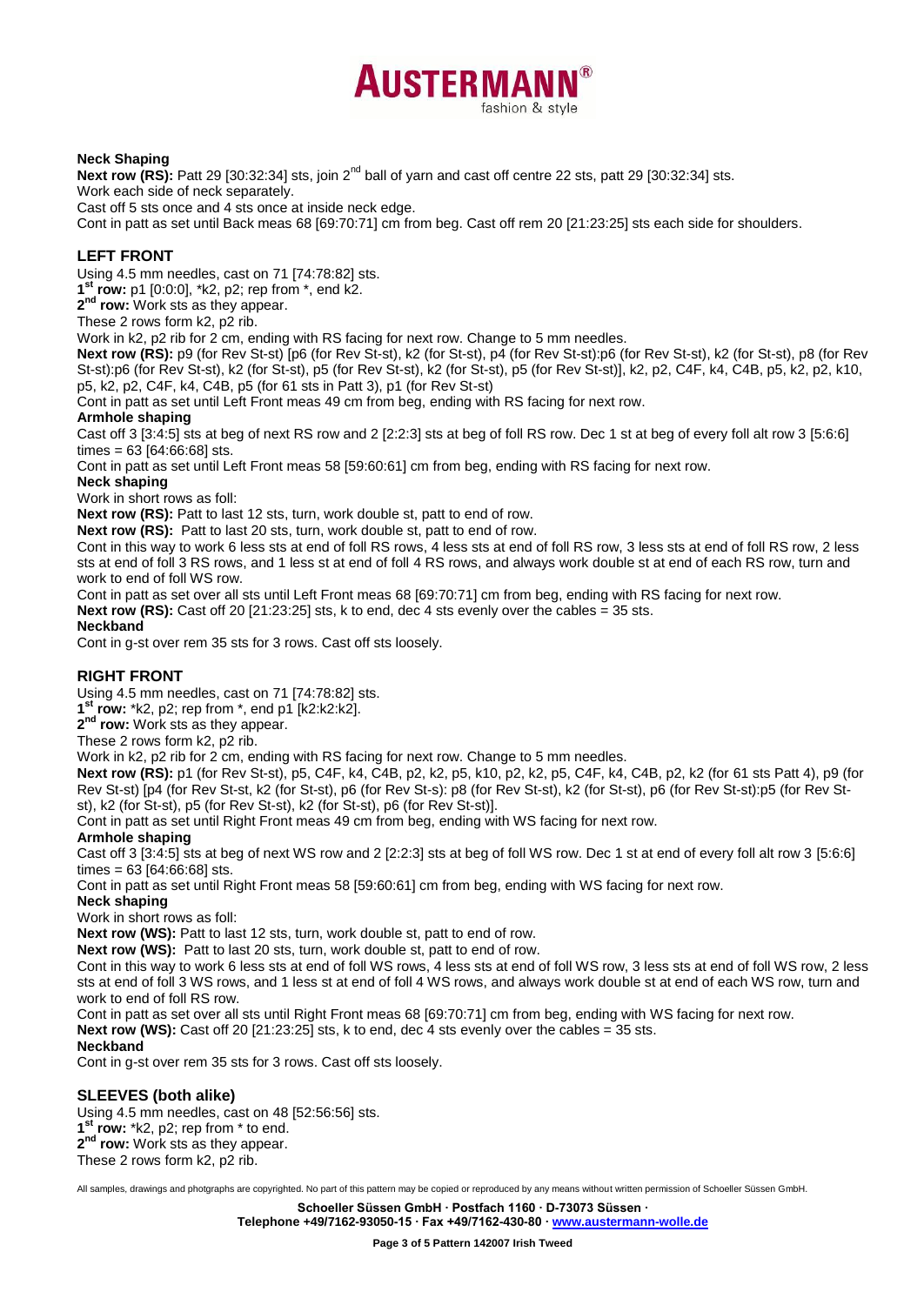

Work in k2, p2 rib for 10 cm, ending with WS facing for next row.

Work in rib on next WS row, inc 6 sts evenly spaced across = 54 [58:62:62] sts. Change to 5 mm needles.

**Next row (RS):** p1 (for Rev St-st) [p3 (for Rev St-st: k3 (for St-st), p2 (for Rev St-st):k3 (for St-st), p2 (for Rev St-st)], C4F, k4, C4B, p5, k2 p2, k10, p5, k2, p2, C4F, k4, C4B (for 52 sts Patt 5), p1 (for Rev St-st) [p3 (for Rev St-st): p2 (for Rev St-st), k3 (for St-st): p2 (for Rev St-st), k3 (for St-st)].

Cont in patt as set and inc 1 st each side every  $8^{th}$  row 9 [8:6:1] times, every foll 0 [ $6^{th}$ : $6^{th}$ : $6^{th}$ ] row 0 [1:3:10] times = 72 [76:80:84] sts.

Work inc sts in patt as foll: 2 sts Rev St-st, 2 sts St-st, 5 sts Rev St-st [2 sts St-st, 7 sts Rev St-st:9 sts Rev St-st:11 sts Rev Stst]. Cont in patt as set until Sleeve meas 45 [44:43:42] cm from beg, ending with WS facing for next row. **Cap shaping**

Cast off 3 [3:4:5] sts at beg of next 2 rows, 2 [2:2:3] sts at beg of folll 2 rows, dec 1 st each side every foll alt row 14 times, cast off 2 sts at beg of foll 2 rows and 3 sts at beg of foll 2 rows. When Sleeve meas 60 [59:58:57] cm from beg, cast off rem 24 [28:30:30] sts.

Work 2<sup>nd</sup> sleeve in same way.

## **TO MAKE UP**

Pin pieces to measurements, cover with clean, damp towels and allow to dry. Join shoulder seams with mattress st. Set in sleeves. Join side and sleeve seams with mattress st.

#### **Front band**

Using 4.5 mm needles, pick up 98 sts along left front edge.

**1 st row:** \*k2, p2; rep from \*, end k2.

**2 nd row:** Work sts as they appear.

These 2 rows form k2, p2 rib.

Work in k2, p2 rib for 8 cm. Cast off sts loosely in patt.



| $= 1$ knit st                                                     |
|-------------------------------------------------------------------|
| $= 1$ purl st                                                     |
| $=$ C4F: sl 2 sts to cn and hold to front of work, k2, k2 from cn |
| $=$ C4B: sl 2 sts to cn and hold to back of work, k2, k2 from cn  |
| $=$ C5F: sl 2 sts to cn and hold to front of work, k3, k2 from cn |
| $=$ C5B: sl 3 sts to cn and hold to back of work, k2, k3 from cn  |

All samples, drawings and photgraphs are copyrighted. No part of this pattern may be copied or reproduced by any means without written permission of Schoeller Süssen GmbH. **Schoeller Süssen GmbH ∙ Postfach 1160 ∙ D-73073 Süssen ∙**

**Telephone +49/7162-93050-15 ∙ Fax +49/7162-430-80 ∙ [www.austermann-wolle.de](http://www.austermann-wolle.de/)**

**Page 4 of 5 Pattern 142007 Irish Tweed**